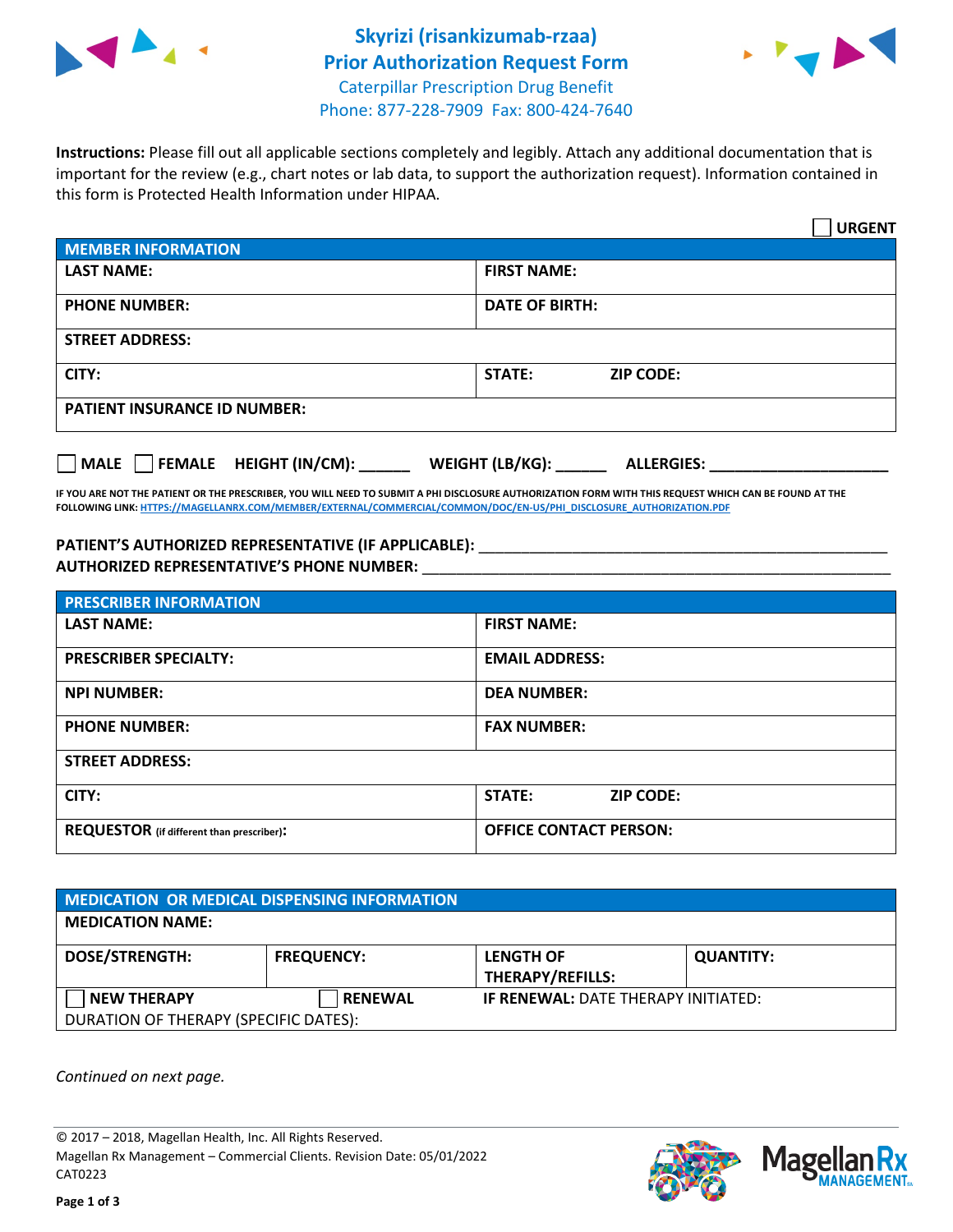



|                                                                                                                                                                                                                                               | MEMBER'S FIRST NAME: NAME:                                                                      |                                           |  |  |
|-----------------------------------------------------------------------------------------------------------------------------------------------------------------------------------------------------------------------------------------------|-------------------------------------------------------------------------------------------------|-------------------------------------------|--|--|
|                                                                                                                                                                                                                                               | 1. HAS THE PATIENT TRIED ANY OTHER MEDICATIONS FOR THIS CONDITION?                              | YES (if yes, complete below)<br><b>NO</b> |  |  |
| <b>MEDICATION/THERAPY (SPECIFY</b>                                                                                                                                                                                                            | <b>DURATION OF THERAPY (SPECIFY</b>                                                             | <b>RESPONSE/REASON FOR</b>                |  |  |
| DRUG NAME AND DOSAGE):                                                                                                                                                                                                                        | DATES):                                                                                         | <b>FAILURE/ALLERGY:</b>                   |  |  |
|                                                                                                                                                                                                                                               |                                                                                                 |                                           |  |  |
|                                                                                                                                                                                                                                               |                                                                                                 |                                           |  |  |
| <b>2. LIST DIAGNOSES:</b>                                                                                                                                                                                                                     |                                                                                                 | ICD-10:                                   |  |  |
| $\square$ Plaque psoriasis                                                                                                                                                                                                                    |                                                                                                 |                                           |  |  |
| $\Box$ Psoriatic Arthritis                                                                                                                                                                                                                    |                                                                                                 |                                           |  |  |
| □ Other Diagnosis ________________ICD-10 Code(s): _____________________________                                                                                                                                                               |                                                                                                 |                                           |  |  |
|                                                                                                                                                                                                                                               | 3. REQUIRED CLINICAL INFORMATION: PLEASE PROVIDE ALL RELEVANT CLINICAL INFORMATION TO SUPPORT A |                                           |  |  |
| PRIOR AUTHORIZATION.                                                                                                                                                                                                                          |                                                                                                 |                                           |  |  |
| <b>Clinical information:</b>                                                                                                                                                                                                                  |                                                                                                 |                                           |  |  |
| <b>Initial Request for all diagnosis:</b>                                                                                                                                                                                                     |                                                                                                 |                                           |  |  |
| Is drug being used as part of a clinical trial? $\Box$ Yes $\Box$ No                                                                                                                                                                          |                                                                                                 |                                           |  |  |
| Will the patient be using Skyrizi concurrently with a tumor necrosis factor (TNF) inhibitor? $\Box$ Yes $\Box$ No                                                                                                                             |                                                                                                 |                                           |  |  |
| Has the patient had a 3-month trial and inadequate response to the Enbrel(etanercept)? $\Box$ Yes $\Box$ No<br>*Must provide documentation, including trial dates.                                                                            |                                                                                                 |                                           |  |  |
| Has the patient had a 3-month trial and inadequate response to the Humira (adalimumab)? $\Box$ Yes $\Box$ No<br>*Must provide documentation, including trial dates.                                                                           |                                                                                                 |                                           |  |  |
| <b>Initial Request for Plaque Psoriasis:</b>                                                                                                                                                                                                  |                                                                                                 |                                           |  |  |
| Does the patient have plaques covering at least 3% of their body surface area (BSA) or less than 3% of BSA with<br>involvement of palms, soles, head and neck, or genitalia which cause disruption of normal activities? $\Box$ Yes $\Box$ No |                                                                                                 |                                           |  |  |
| Has the patient had an inadequate response to topical therapy (e.g., corticosteroids, anthralin, calcipotriene,<br>tazarotene)? $\Box$ Yes $\Box$ No *Must provide documentation, including trial dates.                                      |                                                                                                 |                                           |  |  |
| Select if the patient has had a trial and inadequate response to the following phototherapy options:<br>□ UVB with coal tar<br>□ Psoralens with UVA light (PUVA)                                                                              |                                                                                                 |                                           |  |  |
| Select if the patient has had a trial and inadequate response to the following systemic therapies:<br>□ Methotrexate<br>*Must provide documentation, including trial dates.<br>□ Acitretin<br>$\Box$ Cyclosporine                             |                                                                                                 |                                           |  |  |
| Does the patient have documentation of a contraindication to all oral systemic therapies? $\Box$ Yes $\Box$ No<br>*Must provide documentation.                                                                                                |                                                                                                 |                                           |  |  |
| <b>Renewal Request for Plaque Psoriasis:</b>                                                                                                                                                                                                  |                                                                                                 |                                           |  |  |
|                                                                                                                                                                                                                                               | Is patient continuing to respond to therapy? $\Box$ Yes $\Box$ No *Must provide documentation   |                                           |  |  |